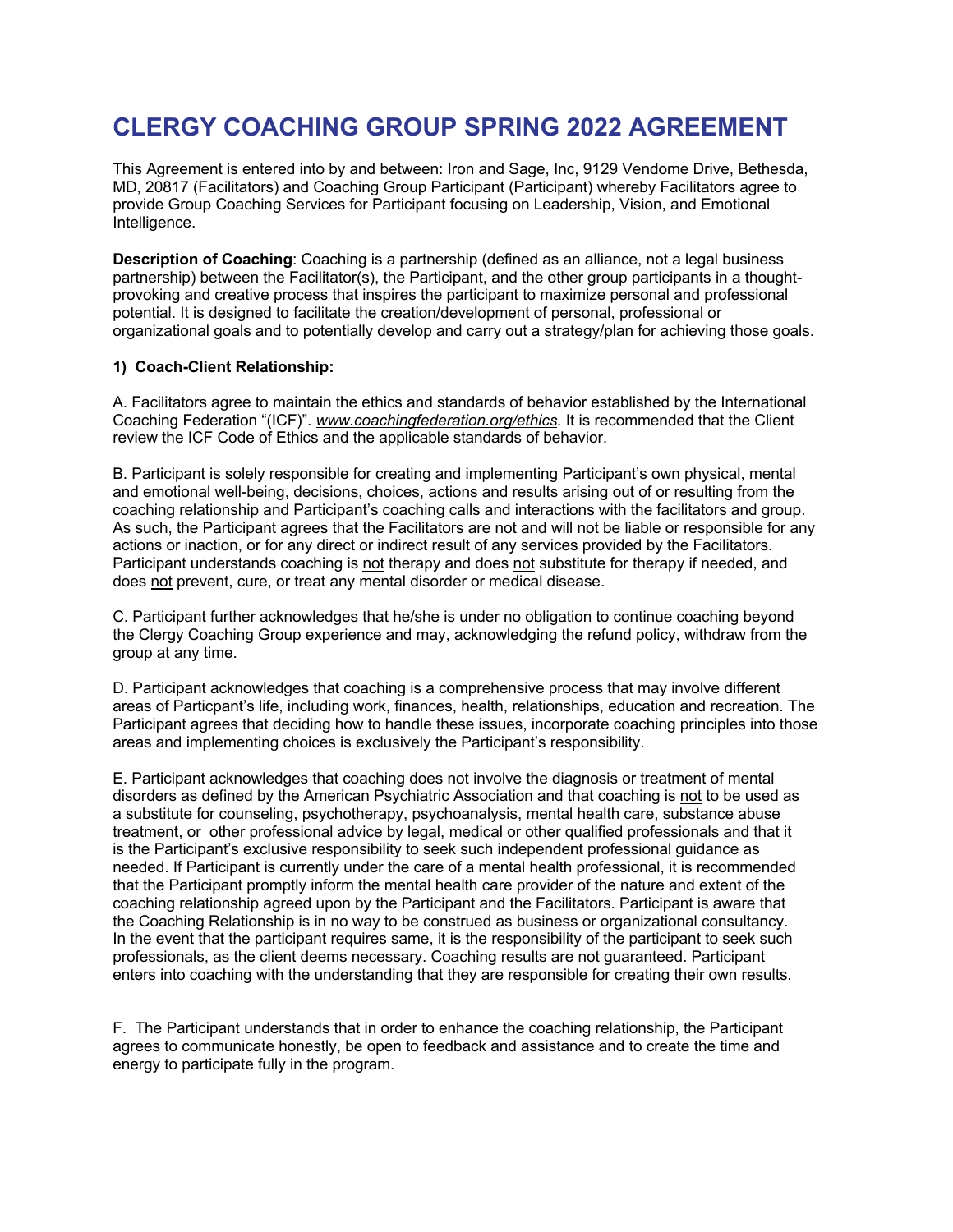## **2) Services**:

The parties agree to engage in the Group Coaching Experience which includes 4 90-minute group coaching sessions and 1 one-to-one coach meeting. Facilitators will be available to Participant for brief check-ins by e-mail or text or for check-in phone calls for 5 – 10 minutes in between scheduled meetings. Facilitators may also be available for additional coaching to be arranged separately from the Group Coaching Experience.

### **3) Schedule & Fees**:

This coaching agreement is valid as of 04/12/2022 or upon acceptance of the agreement via the Clergy Coaching Group Registration Form. The fee for the Clergy Coaching Group is \$600 in advance or by individual arrangement.

The group calls/meetings shall be 90 minutes and one-to-one calls will be 50 minutes.

*The refund policy in effect for the term of this Agreement is as follows*: Participants may cancel and receive a full refund up to 48 hours prior to the first group coaching session. A 75% refund is available for 4 days after the first session. After that, no refund is available.

# **4) Procedure**:

The group coaching calls are scheduled for April 26, 2022, May 3, 2022, May 17, 2022, and June 7, 2022 at 1:30 PM eastern. The one-to-one coaching meetings will take place via Zoom or phone and times will be determined by assigned Facilitator and Client based on a mutually agreed upon time. All one-to-one coaching meetings must be completed by June 30, 2022. Obligation for scheduling is the Participant's.

# **5) Cancellation Policy**:

Participant agrees that it is the Participant's responsibility to notify the Facilitator 24 hours in advance of the scheduled calls/meetings. Facilitators reserve the right to consider a missed meeting as the oneto-one Clergy Coach Group session. Coach will attempt in good faith to reschedule the missed meeting.

# **6) Termination/Program Cancellation**:

The Facilitators may terminate this Agreement/Cancel the Clergy Coaching Group at any time prior to the first Coaching Group Session. This may be for reasons of too few participants, severe illness, or another unforeseen event. In case of termination of the agreement, Iron and Sage, Inc. will refund the full amount paid.

# **7) General Confidentiality**:

This coaching relationship, as well as all information (documented or verbal) that the Participant shares with the Coach as part of this relationship, is bound by the principles of confidentiality set forth in the ICF Code of Ethics. However, please be aware that the Coach-Client (or Participant-Facilitator) relationship is not considered a legally confidential relationship (like the medical and legal professions) and thus communications are not subject to the protection of any legally recognized privilege. The Facilitators agree not to disclose any information pertaining to the Participant without the Participant's written consent. The Facilitators will not disclose the Participant's name as a reference without the Participant's consent.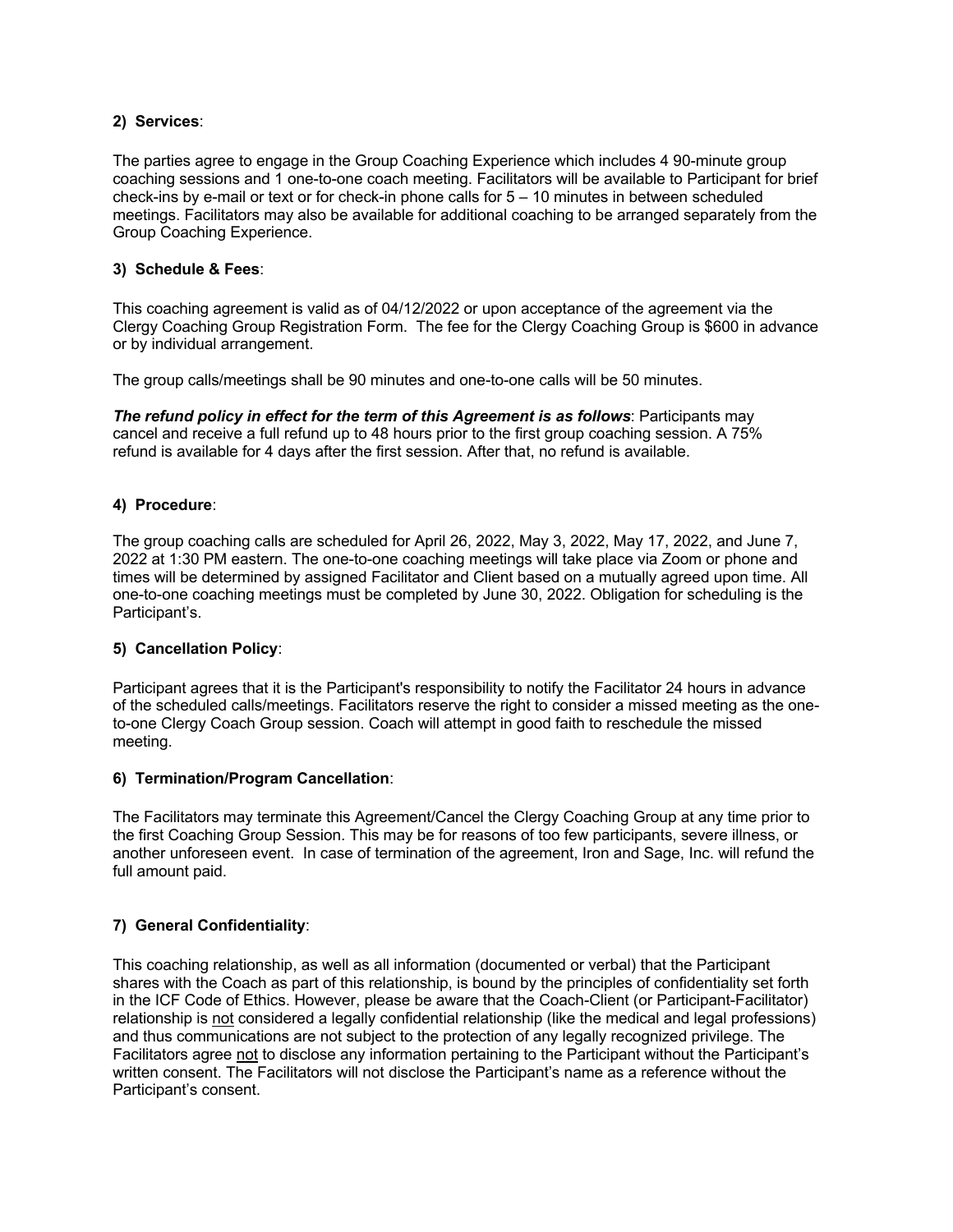*Confidential Information* does not include information that: (a) was in the Facilitator's or Facilitators' possession prior to its being furnished by the Participant; (b) is generally known to the public or in the Participant's industry; (c) is obtained by the Facilitators from a third party, without breach of any obligation to the Participant; (d) is independently developed by the Facilitators without use of or reference to the Particiapnt's confidential information; or (e) the Facilitators are required by statute, lawfully issued subpoena, or by court order to disclose; (f) is disclosed to the Facilator(s) and as a result of such disclosure the Facilator(s) reasonably believes there to be an imminent or likely risk of danger or harm to the Participant or others; and (g) involves illegal activity. The Participant also acknowledges Participant's continuing obligation to raise any confidentiality questions or concerns with the Facilitator(s) in a timely manner.

# **8) Group Confidentiality**

Participant understands that the identity of other participants, content of the conversations, and personal information shared by other participants are confidential. To this end, Participant will not share any of this information with anyone outside of the coaching group without express permission from the individual who shared the information. Participant and Facilitators may share their personal learning and growth, themes from conversations that are not specific to an organization, the focus of the work, key insights, and their work.

# **9) Privacy/Data Protection**

A. The Facilitators and the Participant will each of them comply as appropriate with applicable privacy/data protection legislation, binding court order, judgment or decree, guidance, codes, policy or standards.

B. Facilitators respect the privacy of Participant and will not share data with third parties, other than required by law or as indicated in the "Release of Information" section.

C. In connection with any infringement by the Coach of applicable privacy/data protection legislation requirements, including a security breach, concerning personal data/personal identifiable information in relation to the Client, the Coach's entire liability under this Agreement and the Client's exclusive remedy shall be limited to the amount actually paid by the Client to the Coach under this Agreement for all coaching services rendered through the end of the Clergy Coaching Group.

# **10) Release of Information**:

1) The Facilitators engage in training and continuing education pursuing and/or maintaining ICF (International Coach Federation) Credentials. That process requires the names and contact information of all Clients for possible verification by the ICF. By signing this agreement, you agree to have only your name, contact information and start and end dates of coaching shared with ICF staff members and/or other parties involved in this process for the sole and necessary purpose of verifying the coaching relationship, no personal notes will be shared. If this clause is an issue, please contact the facilitators by email (confirming that the email has been received) and let them know.

According to the ethics of our profession, topics may be anonymously and hypothetically shared with other coaching professionals for training, supervision, mentoring, evaluation, and for coach professional development and/or consultation purposes.